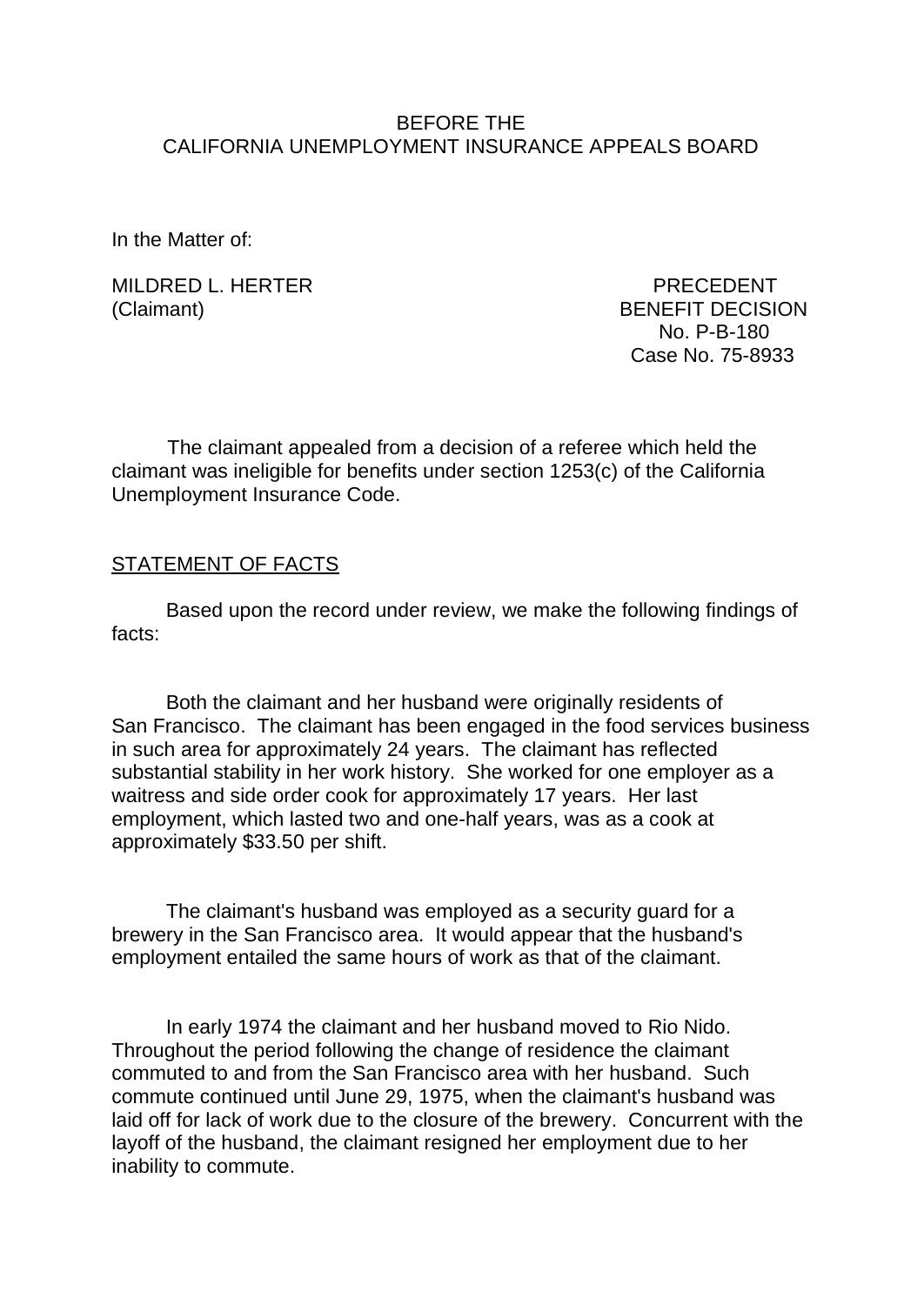The claimant does not have a driver's license; she has never operated an automobile; and there is no public transportation between Rio Nido and any other community.

The record further reveals that Rio Nido and Guerneville are approximately one and one-half miles apart. These two communities have an estimated combined permanent population of 1,000 to 1,200. The documentation submitted by the Department alludes to three restaurants operating primarily on a seasonal basis. It would appear that the immediate vicinity depends for the most part upon a summer tourist trade which extends from May to Labor Day.

The hearing was held on August 28. The claimant had previously obtained a position as a cook for an indefinite period and was working as of the time of the hearing.

# REASONS FOR DECISION

Section 1253(c) of the California Unemployment Insurance Code provides that a claimant shall be eligible for benefits for any week only if he or she is able to work and available for work for such week.

Ability to work is but one factor to consider within the purview of the above section and requires only that a claimant be physically able to seek out, obtain and perform services in gainful employment. It is availability for work which frequently presents problems.

A Connecticut Appellate Court has said of the corresponding provision in the law of that state:

"The availability requirement is said to be satisfied when an individual is willing, able, and ready to accept suitable work which he does not have good cause to refuse, that is, when he is genuinely attached to the labor market. Since, under unemployment compensation laws, it is the availability of an individual that is required to be tested, the labor market must be described in terms of the individual. A labor market for an individual exists when there is a market for the type of services which he offers in the geographical area in which he offers them. . . . As long as no provision of the Act disqualifies him, he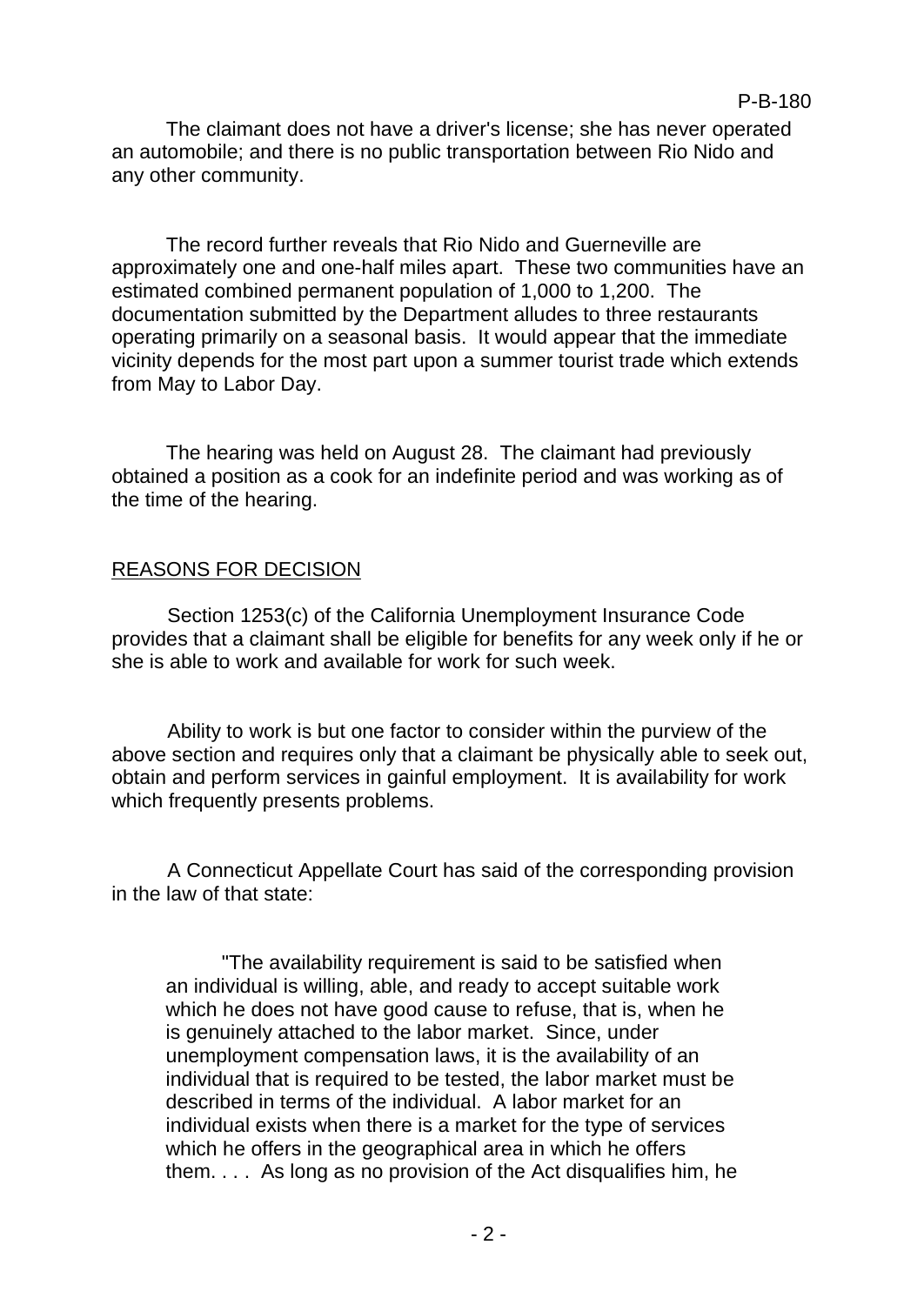is entitled to its benefits . . . when he has exposed himself unequivocally to the labor market." (Reger v. Administrator (1946), 132 Conn. 647, 46 Atl. 2d 844)

In considering a claimant's eligibility for benefits under the availability provisions of our code, we construe the provision as requiring that a claimant must be available for work which there is no good cause to refuse and for which there is a potential labor market in the geographical area in which the claimant's services are offered. The test of availability may not be predicated solely upon the lack of openings for a claimant in a particular locality, but must rather be based upon whether there is a potential employment field.

Accordingly, the definition of a labor market locality will vary with the industry and occupation. The labor market locality in which he will work constitutes the basis for deciding whether or not a claimant is available for a substantial amount of work. Availability for work usually means that a claimant need not be available for work in any particular place. Ordinarily, however, he must be available for work at some place in which he has reasonable work possibilities (see Federal Security Agency, "Principles Underlying Availability for Work," December, 1945).

A claimant's eligibility under the availability provisions of the code, and in light of the interpretations which have been placed upon such provisions, must be determined in keeping with the circumstances confronting a particular claimant. Eligibility, however, may not be determined in a vacuum and in Garcia v. California Employment Stabilization Commission (1945), 71 Cal. App. 2d 107, 161 P. 2d 972, a comparable factual situation was presented to the court. There, the claimant was a seasonal employee and the denial of benefits was based upon her inability to commute to a particular job to which the claimant had been referred by the Department. The question of work refusal without good cause, as well as the claimant's availability for work, had been posed. The court held, among other things, that the extent of the labor market must be disclosed. A claimant's experience must be developed, the accessibility of a claimant to work within her capacity must be explored, and in the absence of a suitable record, a proper determination may not be made.

In view of the foregoing construction placed upon availability, and the inadequacy of the record as developed by the instant facts, we may make no determination as to this claimant's entitlement to benefits at this time. We must therefore vacate the decision of the referee and remand it for a new hearing and a decision on the merits.